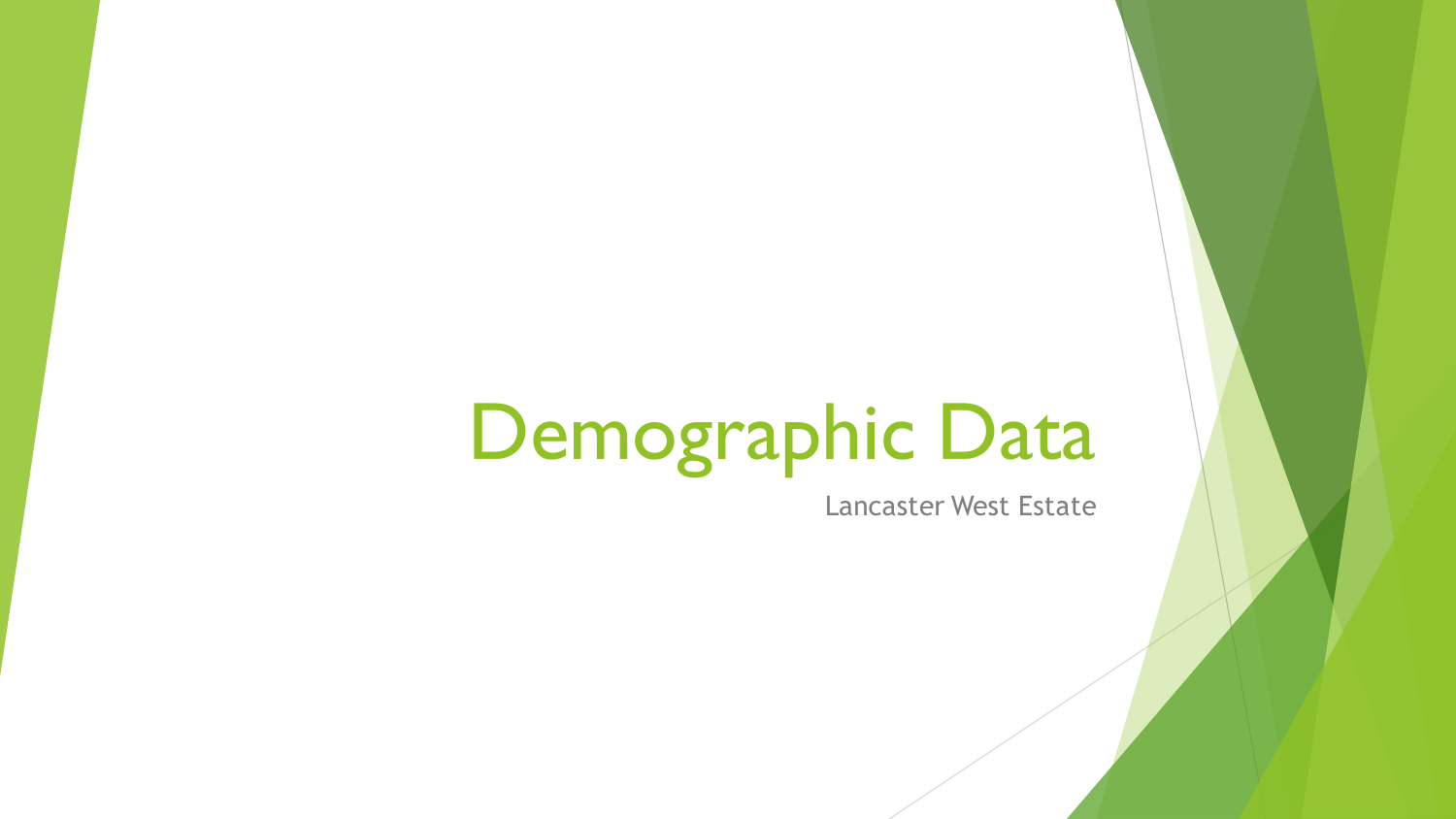#### Age

- Average age on LW on is 44.4 years old
	- $\blacktriangleright$  This is 6 years higher than average age across borough of 38
- $\blacktriangleright$  Blocks with highest proportion of elderly residents
	- ▶ 1. Cambourne Mews (40% of residents 65+)
	- ▶ 2. Camelford Walk and Lower Camelford Walks (23% of residents 5+)
- $\blacktriangleright$  Blocks with the highest number of elderly residents
	- $\blacktriangleright$  1. Hurstway Walk with 33
	- ▶ 2. Barandon Walk with 31
	- ▶ 3. Testerton Walk with 22
- ▶ 15% of our residents are under the age of 18, compared to average of 18% across the rest of the borough
- $\blacktriangleright$  Blocks with the highest proportion of under 18's
	- ▶ 1. Lower Clarendon Walk at 27%
	- ▶ 2. Talbot Walk and Camelford Walk with 21%
	- ▶ Camelford Court with 19%
- $\blacktriangleright$  Blocks with the highest number of under 18's
	- $\blacktriangleright$  1. Hurstway Walk with 35
	- 2. Testerton Walk
	- **3. Clarendon Walk with 16**
	- Barandon Walk with 14

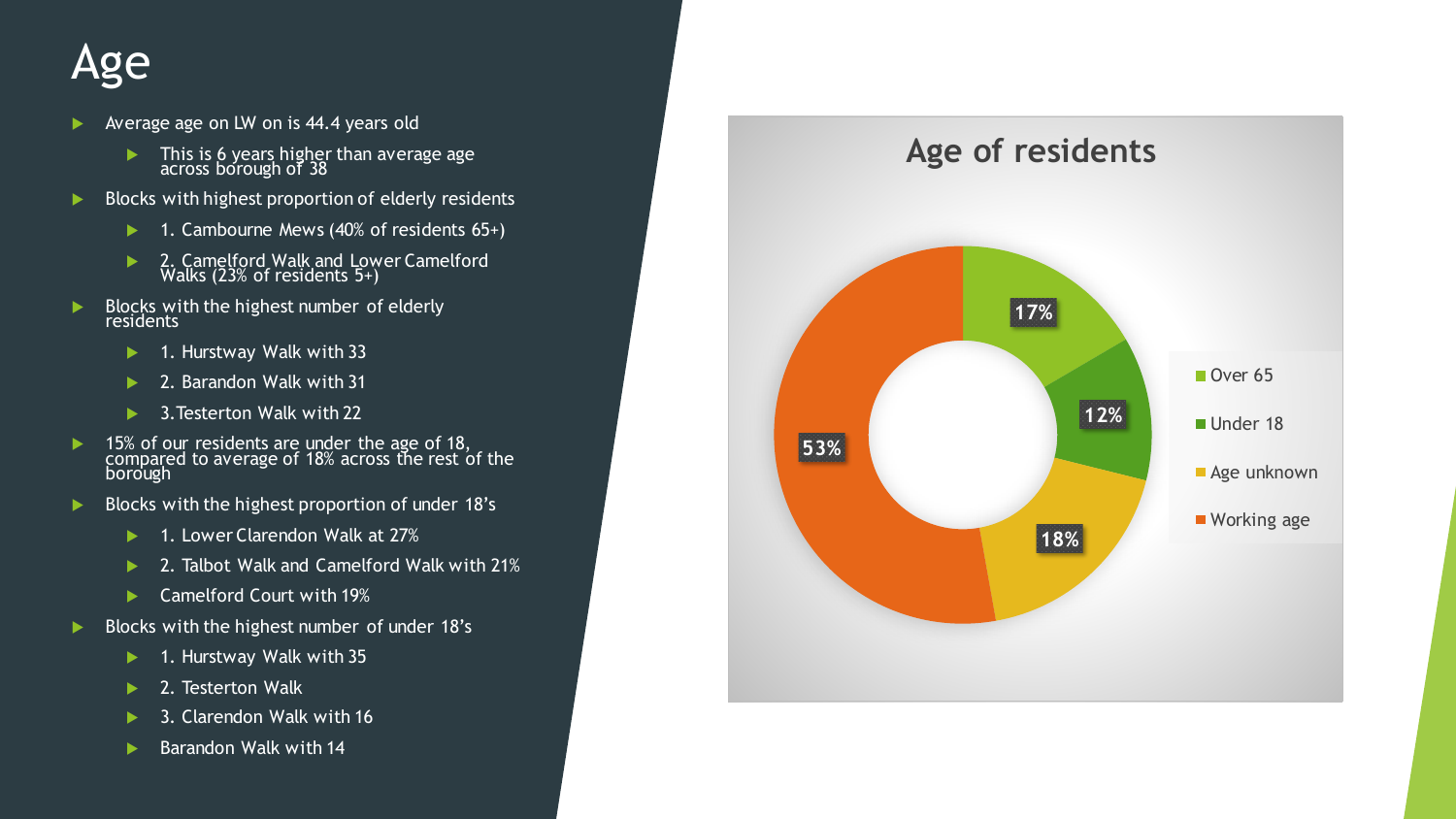

# **Disability**

- $\blacktriangleright$  The UK government estimates that 1 in 5 people have a disability
- $\blacktriangleright$  The infograph here shows the number of official records we have for residents of the LW estate
- $\blacktriangleright$  The actual numbers are likely to be higher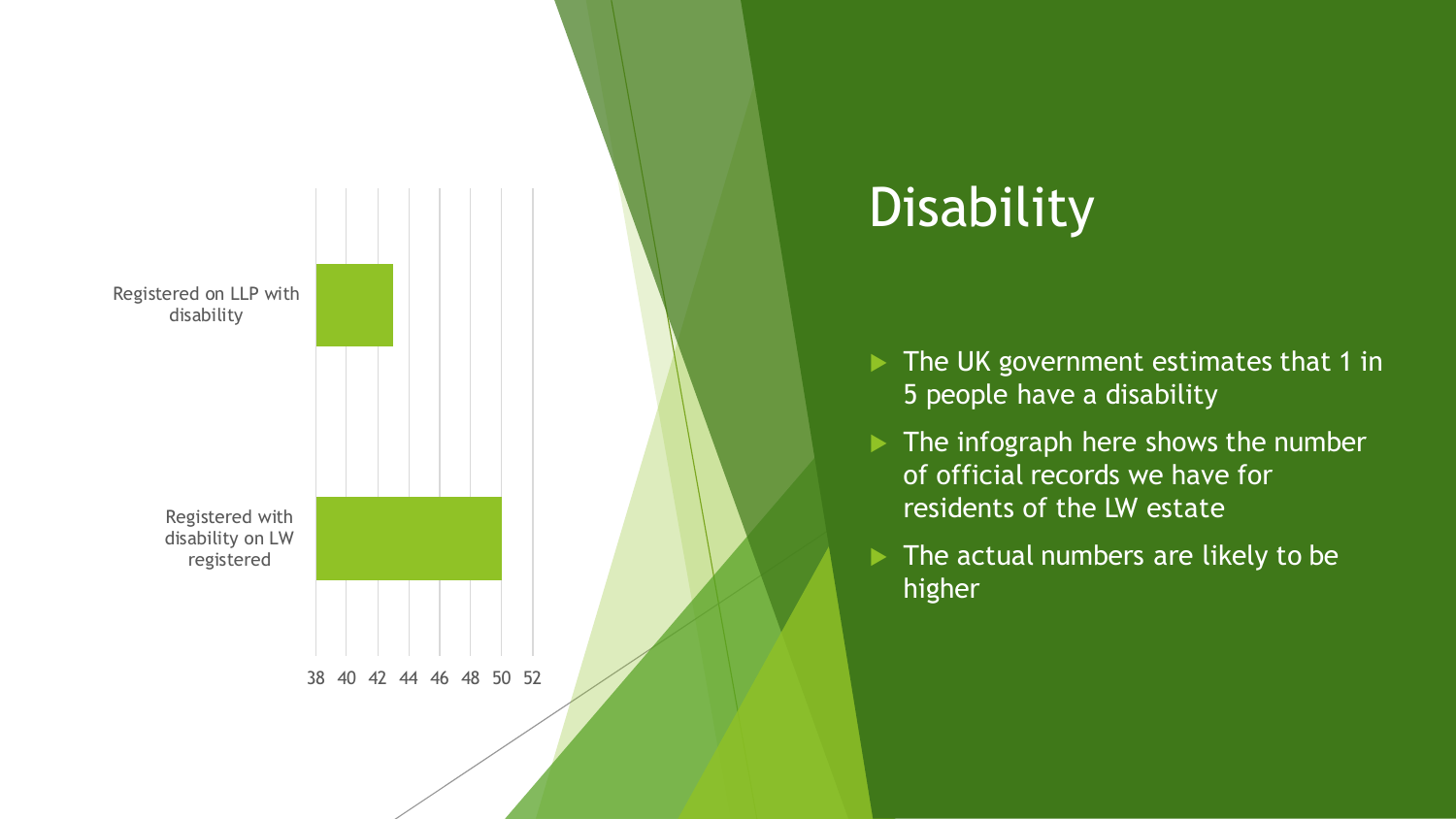# Marriage and civil partnerships

We currently have no data on the number of couples who are married or in a civil partnership on the Lancaster West Estate.

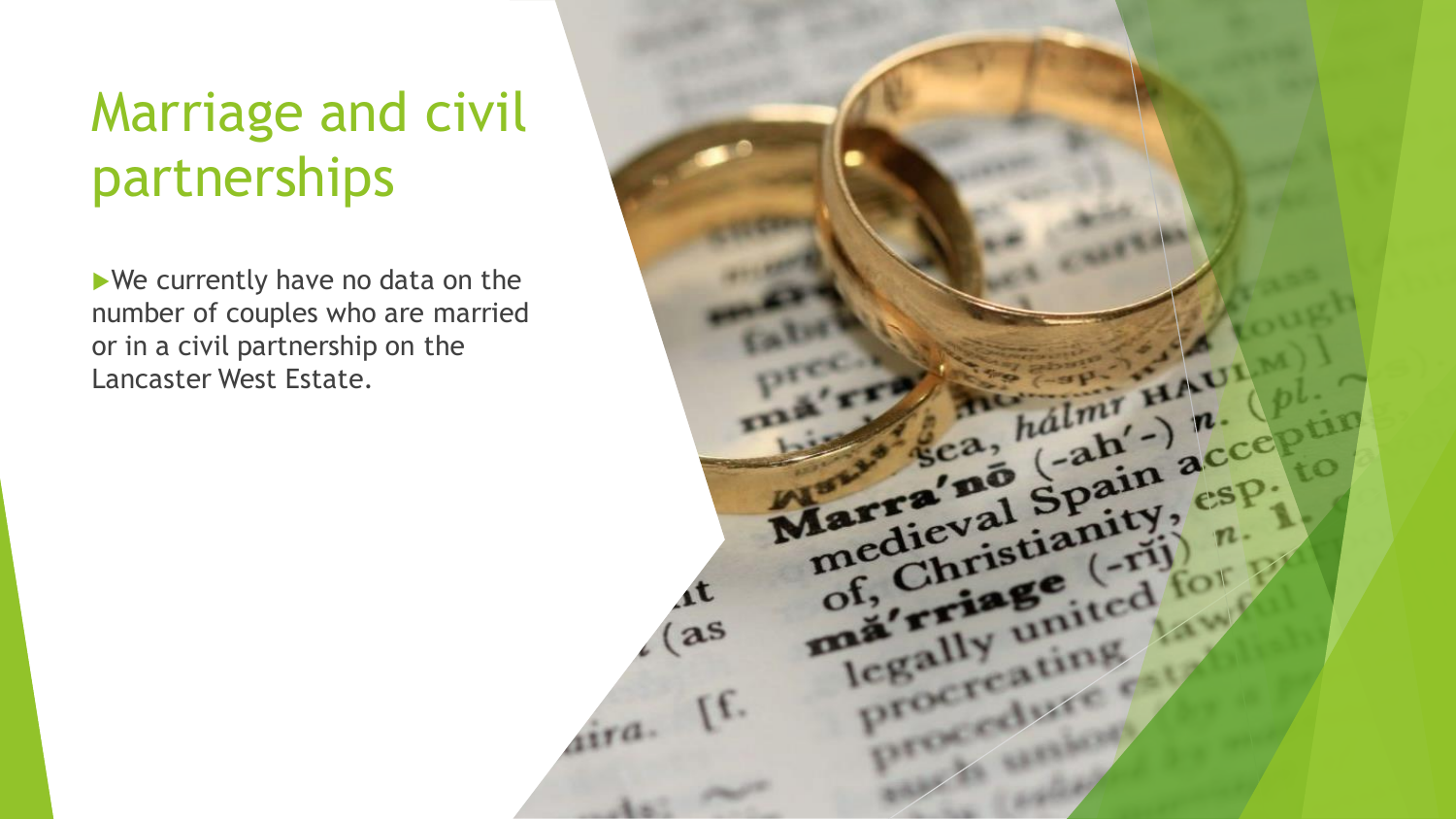### Pregnancy and maternity

 $\triangleright$  There is no available data on the number of residents who are pregnant or mothers.

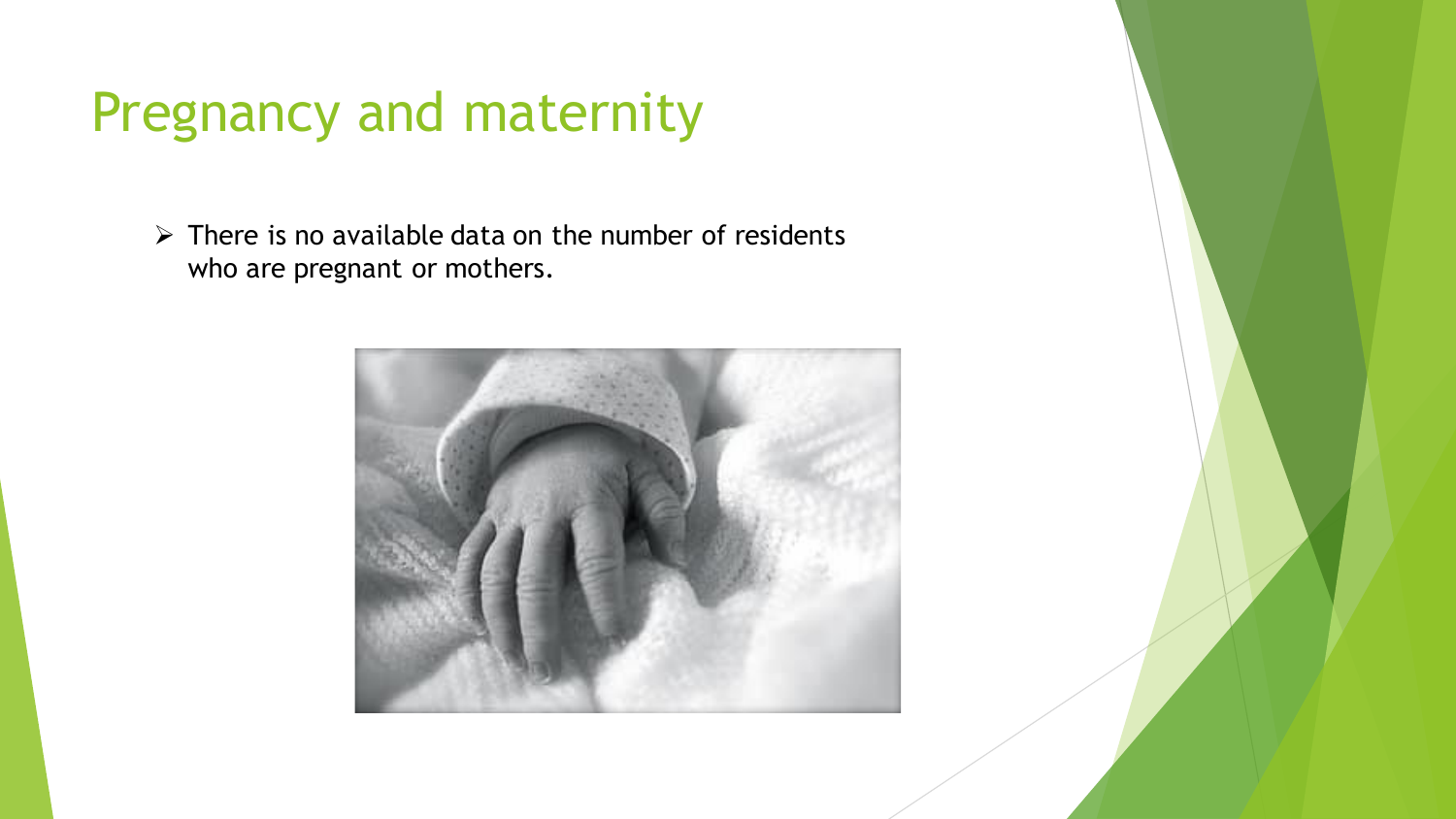#### Race

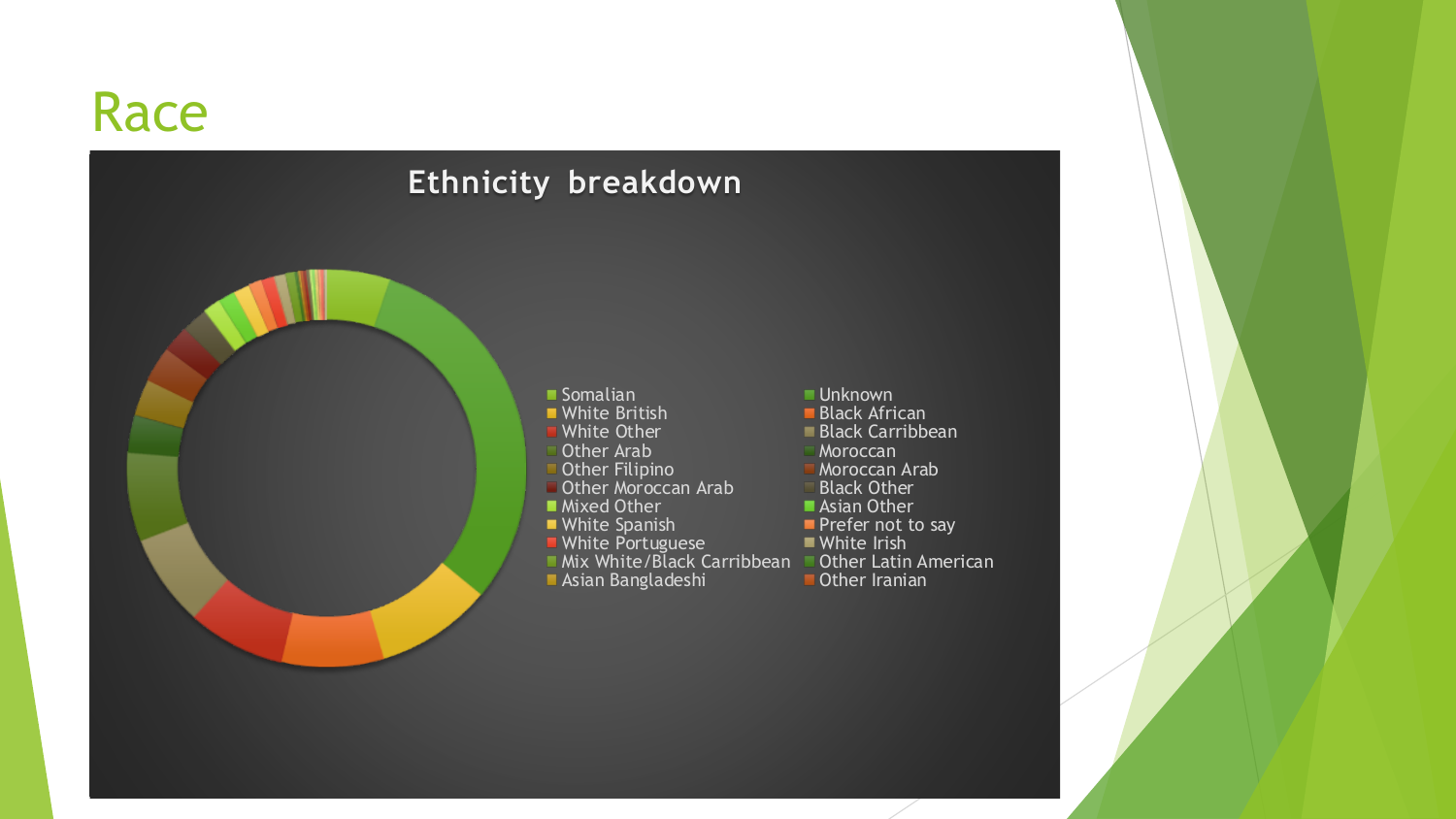## Race and ethnicity (continued)



- ▶ Out of the 921 residents whose ethnicities we are aware of, 798 (87%) are not White British.
- In Kensington and Chelsea, 72% of residents report that their main language is English, while 2.2% report not being able to speak English well and 0.3% report not being able to speak English at all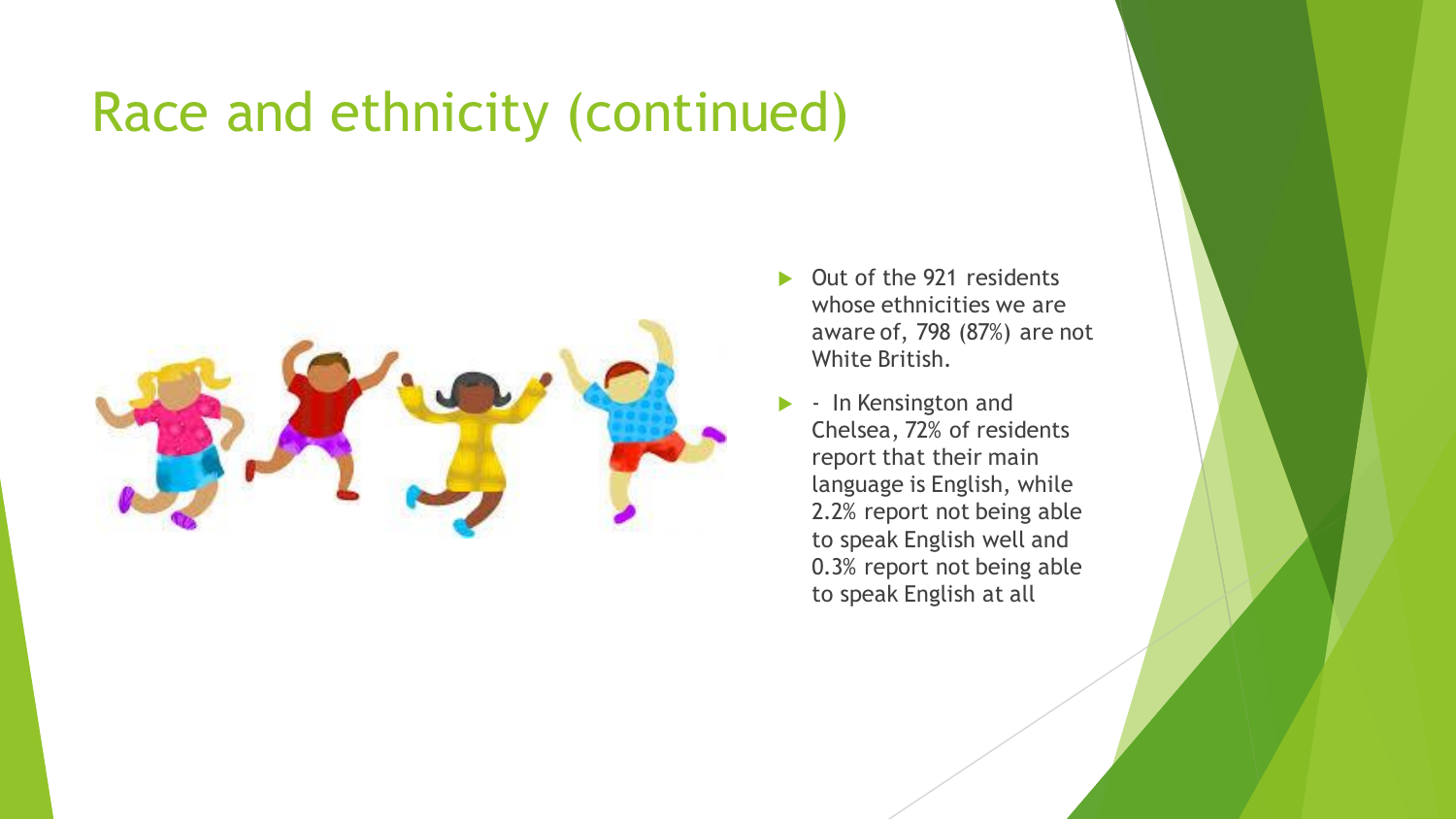# Religious beliefs

Religious beliefs of the 655 residents we have data for

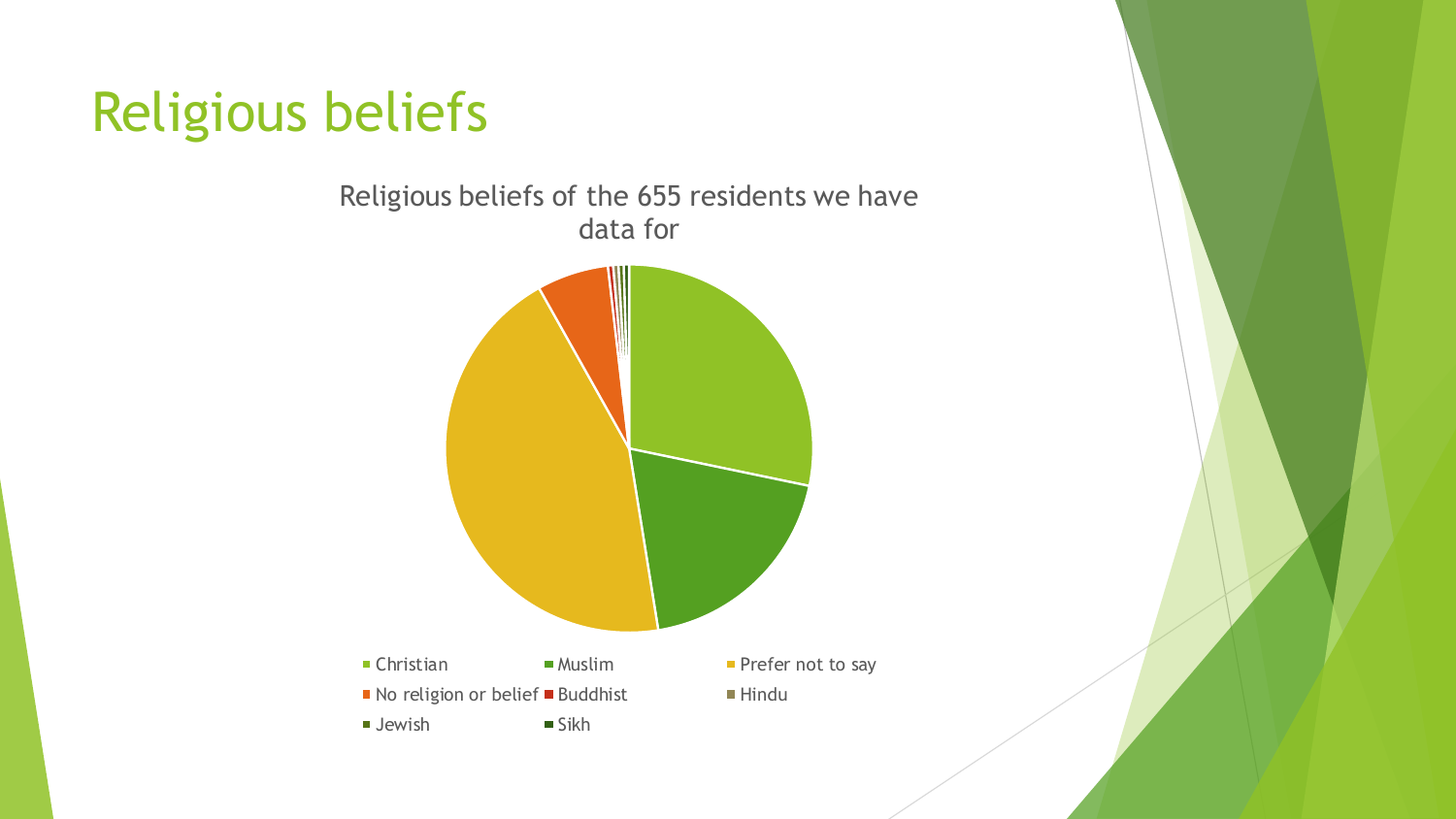#### **Sex**

Highest proportion of females

- ▶ 65% of Upper Clarendon Walk
- ▶ 64% of Talbot Grove House

#### Highest proportion of males

- ▶ 60% of Morland House
- ▶ 55% of Camelford Walk
- ▶ 47% of Verity Close

#### Gender breakdown



 $\blacksquare$  Women  $\blacksquare$  Men  $\blacksquare$  Unknown